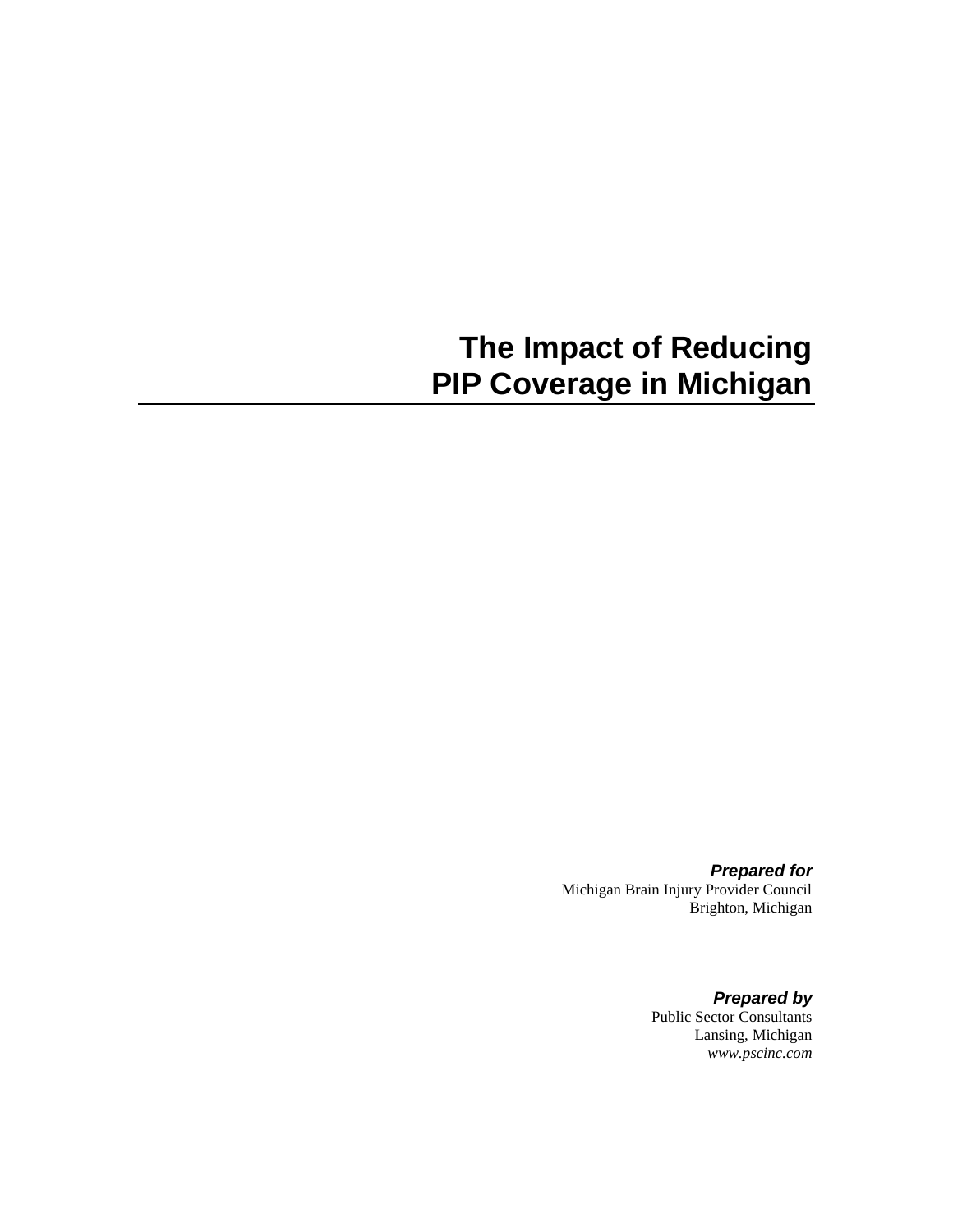Public Sector Consultants gratefully acknowledges consultation provided by David J. Dykhouse and Joseph Falik.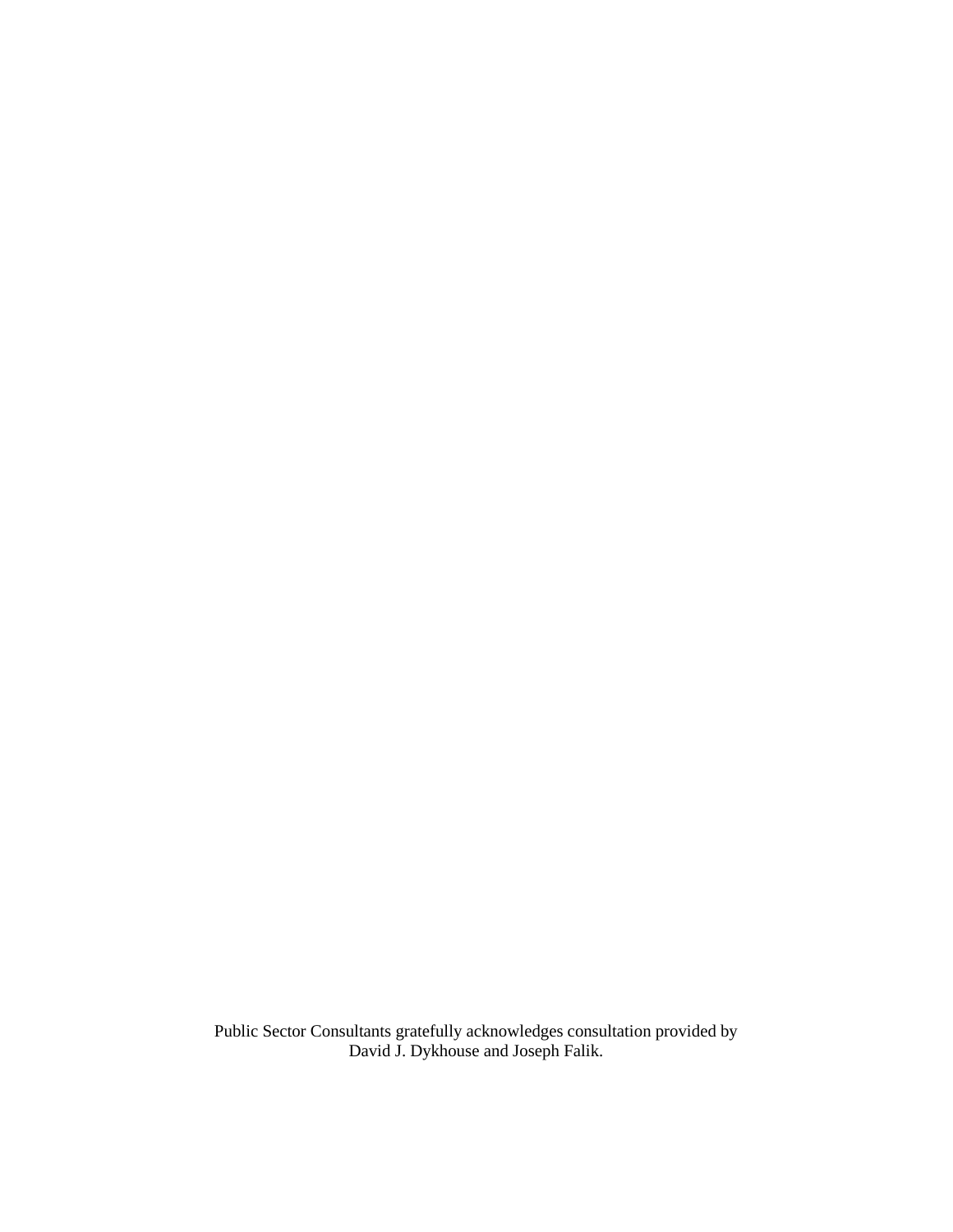# **The Impact of Reducing PIP Coverage in Michigan**

### **EXECUTIVE SUMMARY**

l

In the fall of 2010, the Michigan Brain Injury Provider Council<sup>1</sup> asked Public Sector Consultants (PSC) to analyze the potential impact of limiting the amount of coverage required for personal protection insurance (also referred to as personal injury protection or PIP) under Michigan's nofault system for reparations related to automobile accidents. A recent report has suggested that automobile insurance rates and the percentage of automobile owners carrying the required coverage are adversely affected by Michigan's current requirement for PIP coverage,<sup>2</sup> but the benefits that could be lost and the potential for cost-shifting if the coverage requirement is modified have not been thoroughly explored. To more fully understand the potential impact of reducing the coverage requirement for PIP under Michigan's No-Fault Automobile Insurance Act, we have examined the following issues:

- What benefits are associated with personal protection insurance required under Michigan's current no-fault system?
- What is the cost burden associated with catastrophic motor vehicle–related injuries, specifically traumatic brain injuries (TBI)?
- Who currently pays for costs associated with motor vehicle–related injuries and how might the cost burden be shifted to the state and other payers if the coverage requirement for PIP were reduced?

Analysis of the adequacy and appropriateness of automobile insurance rates or the factors that contribute to insurers' pricing decisions, such as loss costs, administrative expenses, and assessments by the Michigan Catastrophic claims Association, are outside the scope of this report.

Personal protection insurance is one piece of a very complex automobile insurance system involving interactions among multiple payers, providers, and beneficiaries. Because PIP provides benefits for health care and treatment, it intersects with the much larger health care delivery and insurance system with its own intricacies. Automobile insurance premiums for PIP may be affected by the type and level of coverage an individual has through traditional, private health insurance or public programs.

With the implementation of the Patient Protection and Affordable Care Act at the national level, the health care delivery and insurance system is undergoing monumental change. The full impact on the proportion of the population with health care coverage and the benefits covered through private insurance or public plans is still unknown. Reductions in the number of people who lack health insurance and expansion in Medicaid enrollment are expected, but it is impossible to make an accurate prediction of the effect these changes might have on future rate classifications by automobile insurers and premiums for personal protection insurance.

<sup>&</sup>lt;sup>1</sup> MBIPC is a 501(c)(6) trade association established in 1987 for providers and professions serving people with brain injury.

<sup>2</sup> RAND Institute for Civil Justice, *Reducing Michigan Auto Insurance Rates*, Research Brief, 2010, available online at http://www.rand.org/pubs/research\_briefs/RB9513/index1.html (accessed 6/15/11).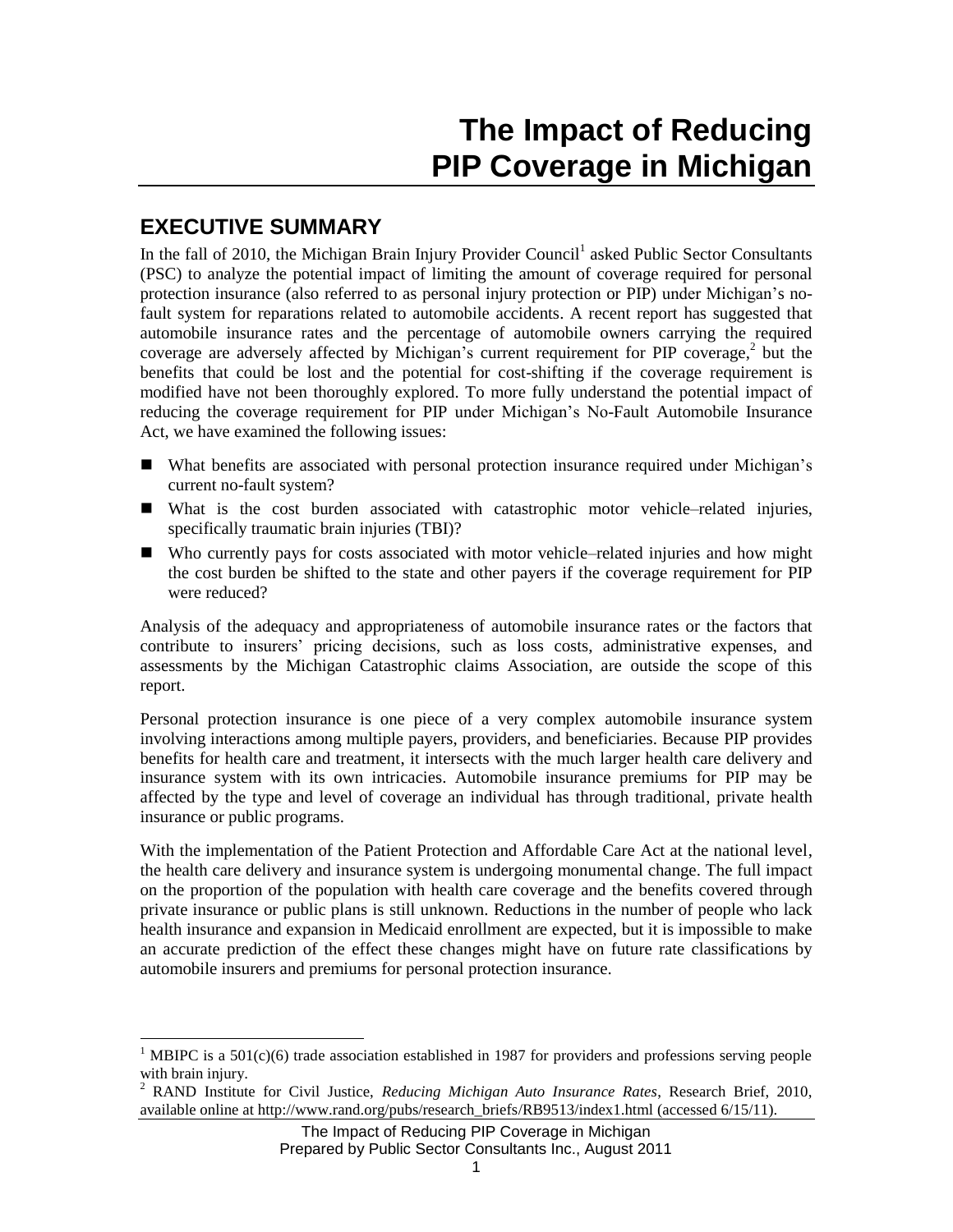Based on our analysis, we conclude that there is no compelling reason to reduce the coverage requirement for personal protection insurance under Michigan's no-fault system, especially at this time when the larger health care policy environment is changing so dramatically. Our rationale is presented below.

 $\blacksquare$  The current requirement for lifetime payment for "reasonably necessary products, services, and accommodations for an injured person's care, recovery, or rehabilitation" enables victims of motor vehicle accidents to immediately obtain the health care and services they need for maximum recovery.

PIP provides comprehensive benefits for motor vehicle–related injuries that range from minor to catastrophic. Michigan's no-fault legislation and requirement for personal injury protection does what it was intended to do—direct resources to necessary care and treatment of victims of motor vehicle accidents through first-party insurance.

**PIP** coverage protects all covered individuals against the risk of catastrophic economic loss resulting from a motor vehicle accident.

The risk of economic losses as a result of motor vehicle–related injuries is spread across all individuals who operate automobiles, through their insurance premiums. Reducing the amount of coverage required would transfer risk back to the individual for all costs exceeding the selected coverage level. No one can predict if he or she is going to be the victim of a catastrophic motor vehicle accident, but analysis of claims data has shown that about one out of 17 claims exceed \$50,000 and one out of 200 exceed \$400,000.<sup>3</sup>

■ Care and treatment for an individual suffering a catastrophic motor vehicle–related injury such as traumatic brain injury can cost hundreds of thousands during the first year following the injury and more than a million dollars on average over the injured person's lifetime.

Research has demonstrated the benefits of intensive rehabilitation and extended treatment for catastrophic injuries such as traumatic brain injuries. Costs associated with motor vehicle– related traumatic brain injuries are high because of the nature of the injuries and the level and duration of the care required for maximum recovery. Without adequate personal protection insurance, the cost burden is devastating for victims and their families.

 $\blacksquare$  Michigan drivers pay only \$23 more than the national average for liability coverage, but they receive far more in benefits compared to drivers in other states.

In Michigan, the costs associated with motor vehicle–related injuries are borne directly by the population at risk—those who own and operate automobiles—in the form of premiums for first-party insurance. In return for payment of the premium, Michigan PIP provides lifetime, comprehensive benefits. In other states that require no-fault personal protection insurance, the amount of personal protection insurance required is lower than Michigan, but the average expenditure for liability coverage is higher.

 Without adequate personal protection insurance to cover the costs incurred, the costs associated with catastrophic motor vehicle–related injuries will be shifted to other payers including the victims and their families, publicly-funded programs (including Medicaid, Medicare, and Social Security disability), and health care providers in the form of uncompensated care.

 $\overline{\phantom{a}}$ 

<sup>3</sup> Michael J. Miller, *Private Passenger Automobile Analysis of No-Fault Legislative Reforms in Michigan,*  conducted on behalf of the Insurance Institute of Michigan (Lansing, Mich.: EPIC Consulting LLC, June 2007), 4, available online at http://www.mirsnews.com/pdfs/nofault.pdf (accessed 6/15/11).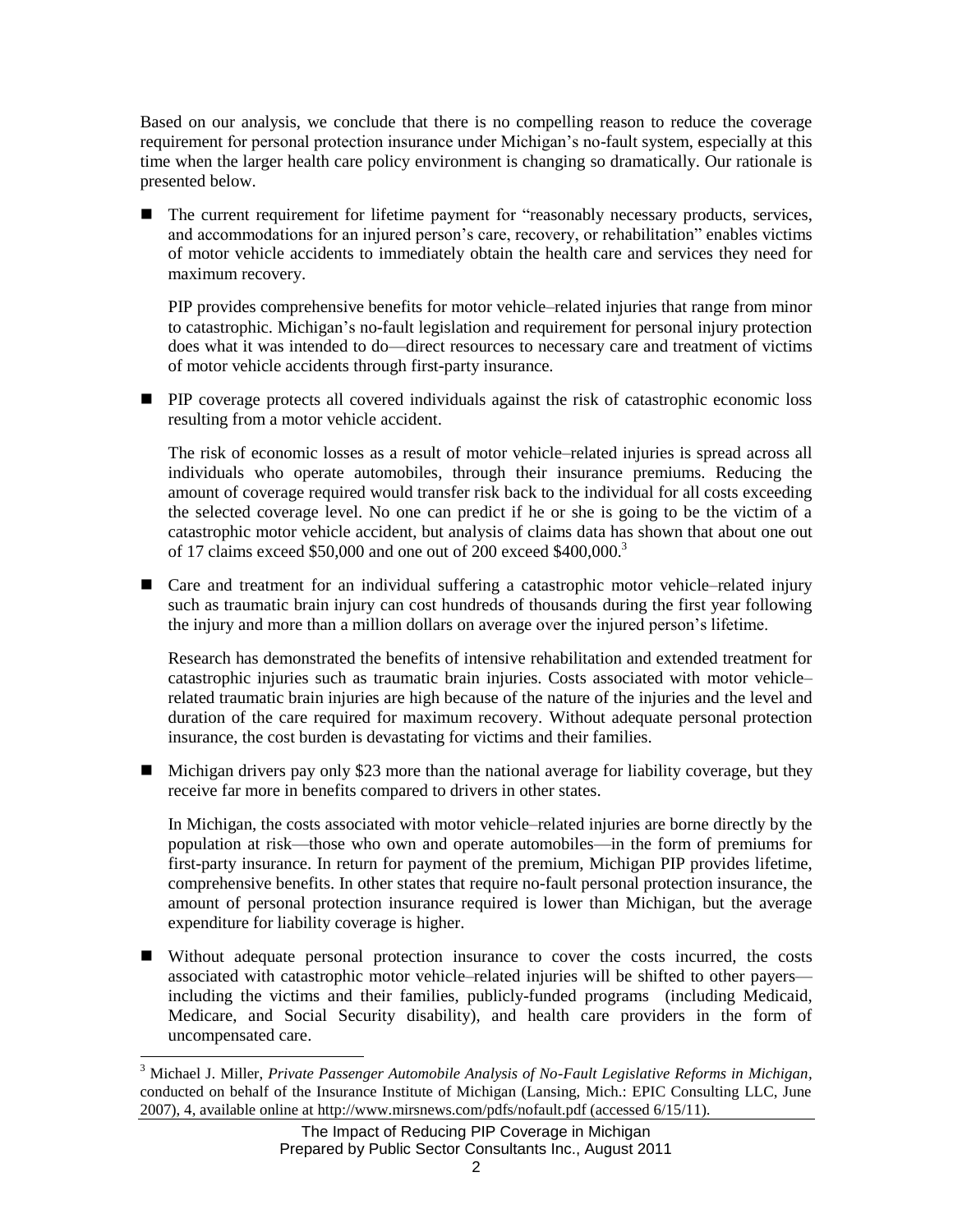If the level of required PIP coverage is reduced in Michigan, it is likely that many people will elect to purchase the minimum level of coverage required, leaving them without protection against the risk of catastrophic economic loss.

 Uncertainties regarding the various possible payment sources and the range of severity of motor vehicle–related injuries make it impossible to accurately predict the future additional cost burden for the Michigan Medicaid program if changes are made in the current requirement for personal protection insurance, but there is enough information available to suggest that the impact could easily exceed \$30 million for long-term care in the first year alone.

After exhausting their resources, most, if not all, people suffering a catastrophic motor vehicle–injury will ultimately become eligible for Medicaid, Medicare, or Social Security disability. Over 500 people who suffer a TBI in a motor vehicle–related accident each year will require long-term care, which costs the Medicaid program approximately \$61,000 per year per individual. Since each year another 500 people who suffer a motor vehicle–related TBI require long-term care, the cost of their care would be added to the ongoing Medicaid costs for people injured in previous years.

## **MICHIGAN'S NO-FAULT SYSTEM**

Michigan is one of 12 states with a no-fault system. The Michigan no-fault automobile accident reparations system "was adopted in 1973 to increase the level of benefits paid to injured persons, make sure such payments are made promptly, and reduce the proportion of premium dollars paid out for legal and administrative costs.<sup>34</sup> Implementation of Michigan's current system was revolutionary in that it replaced a tort system with a no-fault system and a requirement for firstparty insurance. This is a fundamental change in the way that costs associated with injuries caused by motor vehicle-related accidents are covered. Those costs are now borne largely by the injured person and distributed among a number of potential payers—including health insurers, automobile insurers, and the Michigan Catastrophic Claims Association.

Under the current system, people injured in automobile accidents have the right to recover certain benefits—usually through their own insurance company—regardless of who caused the accident. Michigan residents who own an automobile are required to purchase automobile insurance to protect themselves, other drivers and property owners, and pedestrians and bicyclists from personal injury and property damage costs that can result from automobile accidents. Michigan's basic policy requirement has three parts: personal protection insurance (also referred to as personal injury protection or PIP), property protection insurance, and residual liability insurance. Michigan drivers can also opt to purchase collision and/or comprehensive insurance to cover damage to their own car, among other types of additional coverage.

#### *Benefits Established by Legislation*

l

Michigan's no-fault law states that PIP covers all "reasonable charges incurred for reasonably necessary products, services, and accommodations for an injured person's care, recovery, or rehabilitation" if the injury "arises from a motor vehicle accident."<sup>5</sup> PIP also covers up to three

<sup>4</sup> Michigan Department of Energy, Labor & Economic Growth (MDELEG), Office of Financial and Insurance Regulation, *A Consumer's Guide to No-Fault Automobile Insurance in Michigan* (Lansing, Mich.: MDELEG, April 2010), 1, available online at http://www.michigan.gov/documents/cis\_ofis\_ noflt\_gd\_25094\_7.pdf (accessed 6/15/11).

<sup>&</sup>lt;sup>5</sup> Michigan No-Fault Automobile Insurance Act, (MCL500.3101, et seq.).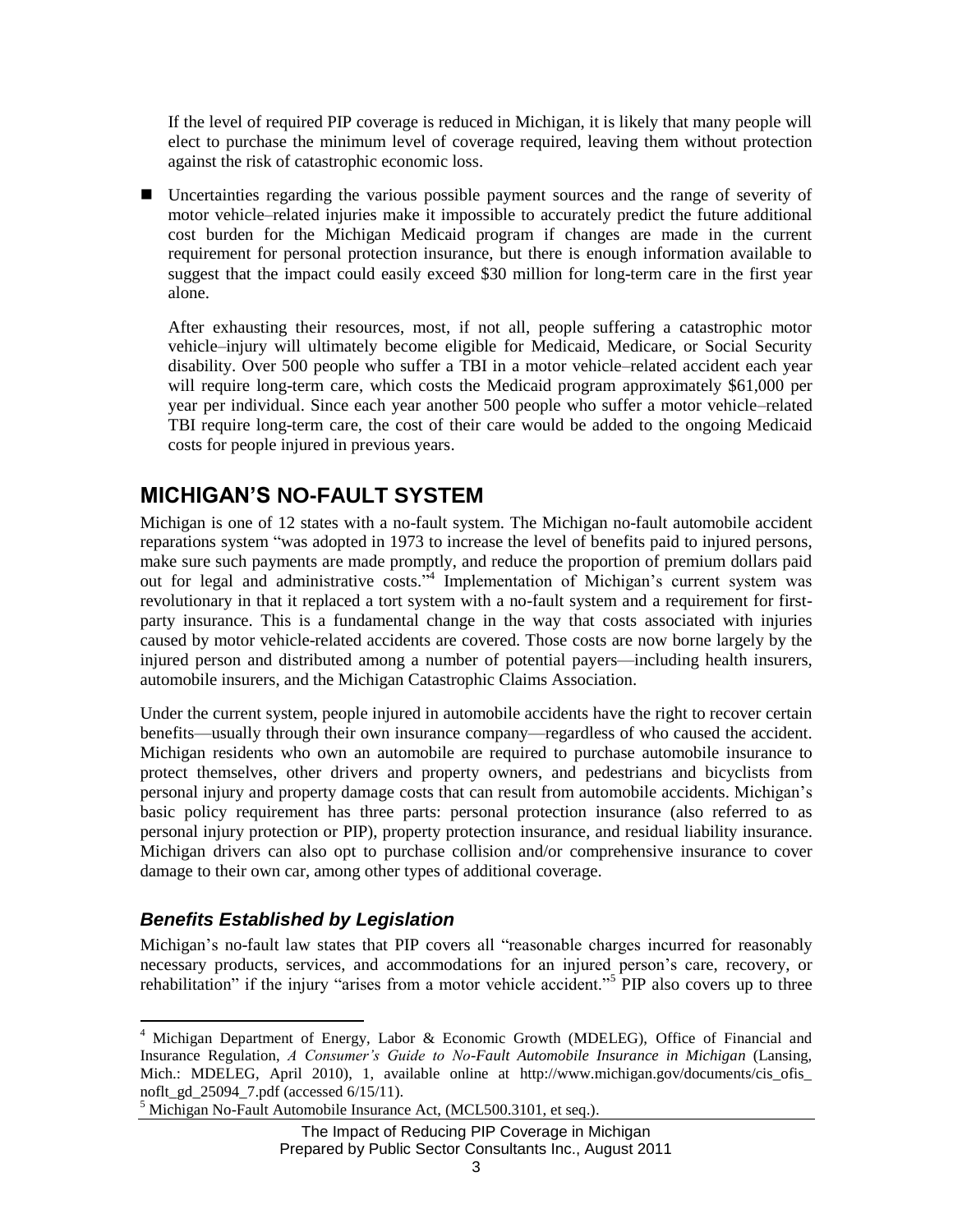years of lost wages, up to \$20 per day for replacement services<sup>6</sup> for a maximum of three years, and funeral and burial expenses. PIP insurance policies in Michigan cover all family members who live in the same household. In addition, PIP benefits are payable when a covered individual is a passenger in another person's car or is injured as a pedestrian or bicyclist. PIP benefits also are payable when people who do not have automobile insurance are hurt as a passenger, pedestrian, or bicyclist in an accident involving a covered automobile.

The no-fault law provides for lifetime payment for "reasonably necessary products, services, and accommodations" without a cap or maximum. However, the law does not define "reasonable charges" or "reasonably necessary products, services, and accommodations." Court decisions since the law's enactment have established that PIP benefits include a wide variety of products and services. Allowable expenses include medical expenses (such as hospital expenses, physician charges, prescriptions, medical equipment, prosthetic devices, chiropractic treatment, psychological services, and other related expenses); in-home attendant care and skilled nursing services; physical and occupational rehabilitation; room and board charges incurred by institutionalized patients in a hospital or residential facility; renovation or construction to make a home or apartment handicap accessible; medical mileage; and, in some situations, purchase or modification of a motor vehicle for transportation of a seriously injured patient.<sup>7</sup> In other words, PIP provides comprehensive benefits for motor vehicle–related injuries that range from minor to catastrophic.

#### *Coordination of Benefits*

Automobile insurance companies are not required to pay the total costs for reasonably necessary products, services, and accommodations in all cases. In Michigan, people may purchase a PIP automobile insurance policy with coordinated benefits or uncoordinated benefits. Under a *coordinated* PIP insurance policy, the auto insurer is only obligated to pay expenses and benefits that are not paid by other applicable accident or health insurance coverage. If a PIP policy is coordinated, it is a secondary source of payment to traditional health insurance plans, health coverage through a health maintenance organization, and health coverage through a preferred provider organization. If PIP benefits are *uncoordinated*, the automobile insurance policy is the primary source of payment.

Automobile insurance companies also are permitted to reduce PIP benefits by specific governmental benefits paid or payable to the injured person, such as Social Security disability benefits, Social Security survivor's benefits, workers' compensation benefits, and certain kinds of veterans or military benefits. However, since federal law establishes Medicare and Medicaid as payers of last resort, benefits under these programs are *not* payable for any expense that is covered by automobile insurance.

#### *Burden of Proof*

 $\overline{a}$ 

The burden of proof for "reasonable charges" and "reasonably necessary" products, services, and accommodations rests with the injured individual and his or her health care provider. Automobile insurers are not obligated to pay any PIP benefits until the insurer "receives reasonable proof of

<sup>&</sup>lt;sup>6</sup> Replacement services are ordinary and necessary services in lieu of those that the injured person would have performed for the benefit of himself or herself or dependents, if he or she had not been injured.

<sup>7</sup> George T. Sinas, *The Michigan No-Fault Automobile Insurance Law: Your Rights and Benefits, A Practical Guide for Patients and Providers*, 7th ed. (Lansing, Mich.: Sinas, Dramis, Brake, Boughton & Mcintyre, P.C., 2011), available online at http://www.sinasdramis.com/pdf/Rights and Benefits 7th Edition web.pdf (accessed 6/15/11).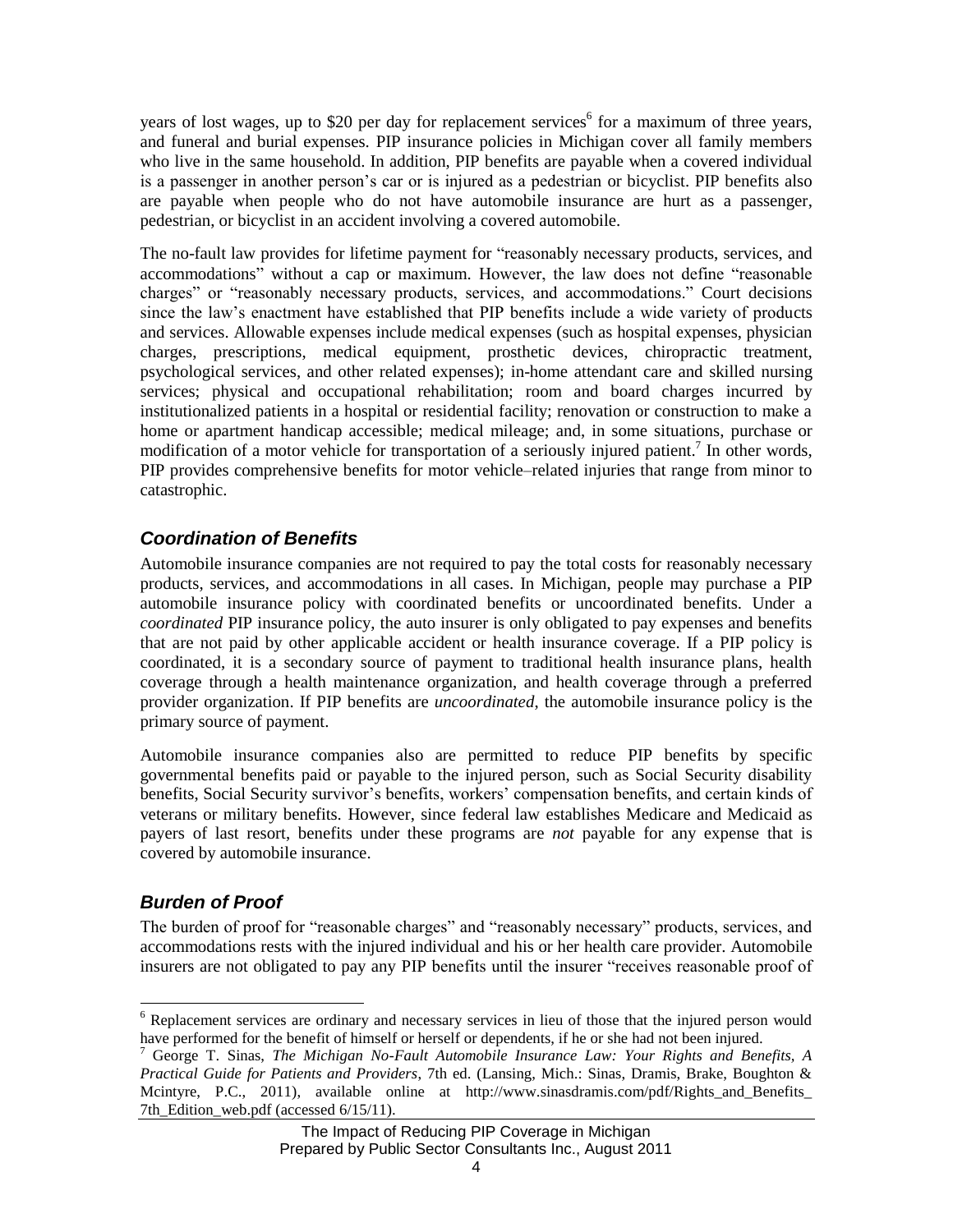the fact and of the amount of the loss sustained," but the law does not define "reasonable proof." Insurance companies typically require that the injured person submit several types of claim forms before payment on a claim is made, such as an application for benefits, an attending physician's report form, and an employer's wage loss verification form.<sup>8</sup>

#### *Catastrophic Claims Protection*

Fortunately, the vast majority of motor vehicle–related injuries are not catastrophic and the type of care needed—emergency transportation, emergency department treatment, acute care of limited duration—is likely to be covered by the individual's health insurance as the primary source of payment. However, for serious to catastrophic injuries, the type of care needed will most likely exceed coverage provided by traditional health insurance plans.

While 94 percent of PIP claims are under  $$50,000$ ,<sup>9</sup> the needs of about 6 percent of injured individuals—one out of 17 claims—will exceed that amount. For some, the cost of treatment and rehabilitation for an injury sustained in a motor vehicle accident will be much, much higher than \$50,000. In an analysis of more than 70,000 PIP claims, EPIC Consulting found that 0.5 percent of claims (1 of every 200) exceeded \$400,000; the average cost of these claims was \$1.4 million.<sup>10</sup> The current PIP coverage required under Michigan's no-fault system provides automobile owners with protection against such catastrophic costs.

Michigan has also put in place a mechanism to protect automobile insurance companies from the losses associated with claims for catastrophic motor vehicle–related injuries. The Michigan Catastrophic Claims Association (MCCA) was created by the state legislature in 1978 after Michigan implemented its no-fault system. The MCCA charges each automobile insurance company a per-vehicle assessment to cover the costs associated with motor vehicle–related injuries that exceed a certain threshold (currently \$480,000). The current assessment is \$143.09 per vehicle. The assessment is calculated every year based on the MCCA's estimates of the costs of ongoing care for individuals who have reached or exceeded the threshold. This system is designed to permit insurers to set reasonably accurate premiums by shifting major loss costs above a set level to all participating insurers.

Automobile insurance companies are required to report claims to the MCCA based on either the type of injury sustained in an accident or when the amount they have paid plus what they expect to pay on a claim reaches a certain threshold. Auto insurers automatically submit claims to the MCCA when the claim involves a brain injury, spinal cord injury, burns over more than 50 percent of a person's body, or amputation of a major limb. If these injuries are not present, auto insurers submit claims to the MCCA when the amount they have already paid on a claim plus their reserve (anticipated future losses for the claim) reaches \$200,000. This allows the MCCA to plan for the potential additional costs.

As of June 30, 2010, a total of 25,216 claims had been reported to the MCCA since its inception in  $1978<sup>11</sup>$  There are currently 12,801 open claims. An open claim is one for which the threshold of \$480,000 has been reached and the MCCA is reimbursing the insurer, or one for which the individual insurer is still making payments that are expected to eventually reach the threshold. Not all claims made to the MCCA will ultimately reach the \$480,000 threshold. Since 1978, the

 $\overline{a}$ 

The Impact of Reducing PIP Coverage in Michigan Prepared by Public Sector Consultants Inc., August 2011

<sup>8</sup> Sinas, 22.

<sup>9</sup> Michael J. Miller, *Private Passenger Automobile Analysis of No-Fault Legislative Reforms in Michigan.*  $10$  Ibid.

<sup>11</sup> Michigan Catastrophic Claims Association (MCCA), *Injury Type Summary*, *Inception to Date (as of June 30, 2010)*, available online at http://www.michigancatastrophic.com/LinkClick.aspx?fileticket=h4aZ gsphLzs%3d&tabid=2943 (accessed 6/15/11).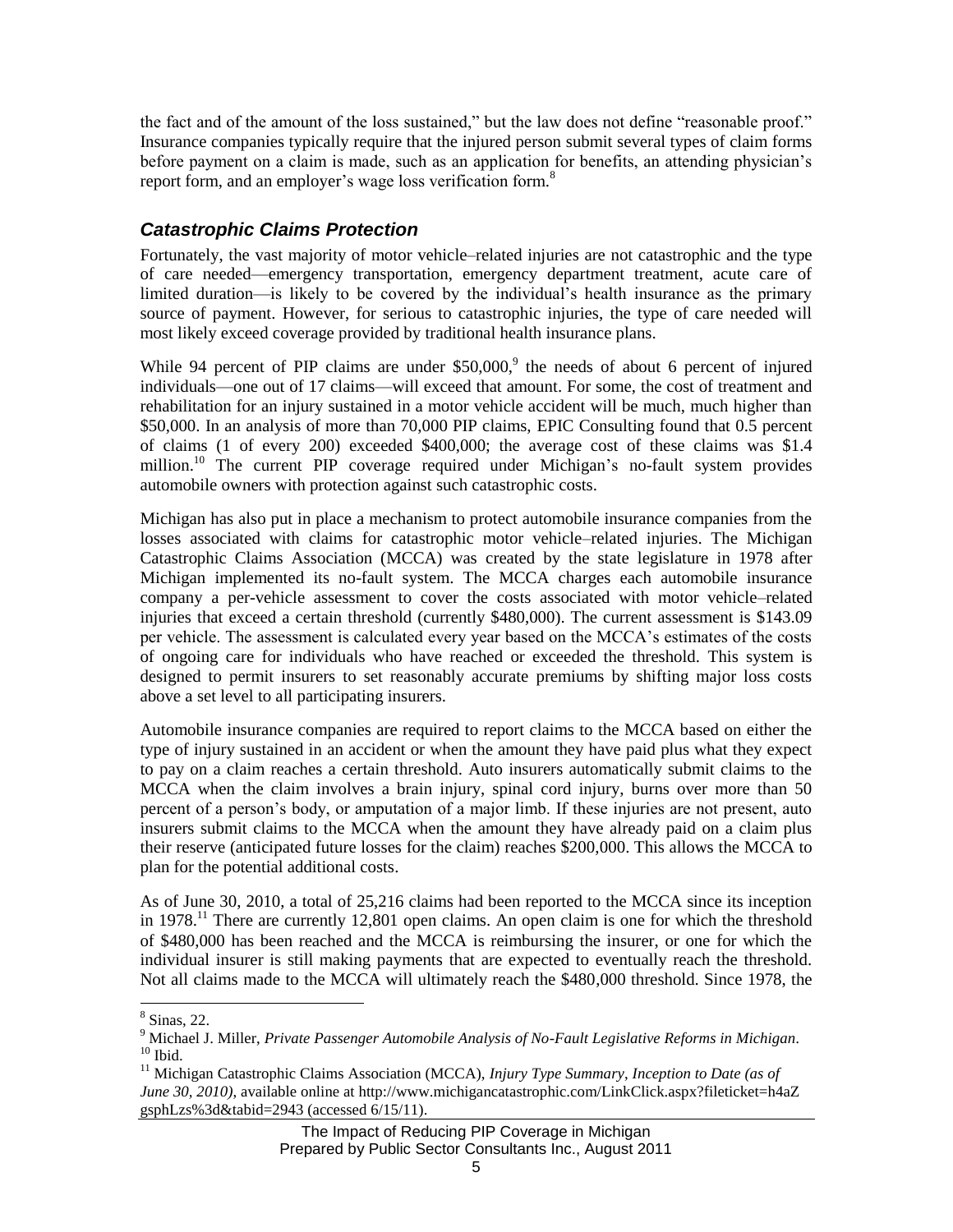MCCA has made payments on 11,291 claims to cover the costs associated with reasonable and necessary medical expenses, lost wages, replacement services, and funeral and burial expenses that have exceeded the catastrophic threshold.<sup>12</sup>

## **COST BURDEN OF MOTOR VEHICLE–RELATED TBI**

Traumatic brain injuries (TBIs) are just one type of catastrophic injury that can be caused by motor vehicle accidents. This section reviews the number of TBIs resulting from motor vehicle accidents, the type of care typically needed, and the estimated costs to illustrate the cost burden associated with catastrophic motor vehicle–related injuries in Michigan. As shown by the data presented below, care and treatment for a motor vehicle–related TBI can cost hundreds of thousands during the first year following the injury and average more than a million dollars over the injured person's lifetime.

#### *Number of Motor Vehicle–related TBIs*

An estimated 57,930 TBIs occur in Michigan each year. While a large majority of these injuries are minor, 1,530 result in death and 10,400 require hospitalization. Approximately 21 percent of fatal TBIs (321) and 31 percent of hospitalized TBIs (3,224) are caused by motor vehicle traffic.<sup>13</sup> Each year, approximately 534 people who have been hospitalized with a TBI caused by motor vehicle traffic are discharged to a skilled-nursing facility, inpatient rehabilitation facility, or other institutional long-term care facility.<sup>14</sup> These individuals are likely to require ongoing, long-term care and treatment that are not covered by traditional health insurance policies, so it is not surprising that automobile insurers have reported an average of 528 claims for brain injuries to the MCCA in each of the past four years  $(2007-2010).$ <sup>15</sup>

#### *Treatment and Care for TBI*

 $\overline{a}$ 

For an individual suffering a TBI, initial treatment will most likely include emergency medical services and intensive and acute medical care provided in a hospital setting. Depending on the individual's insurance coverage and access to care, initial treatment may be followed by inpatient and outpatient rehabilitation and long-term care in a nursing facility, licensed residential setting, or in a home- or community-based setting.

The National Institute on Disability and Rehabilitation Research (NIDRR) Model Systems are specialized programs of care in spinal cord injury, traumatic brain injury, and burn injury. The Traumatic Brain Injury Model Systems comprise 16 centers at which emergency medical services, intensive and acute medical care, inpatient rehabilitation, and a spectrum of community rehabilitation services are provided. Inpatient rehabilitation provided at these specialized centers

<sup>&</sup>lt;sup>12</sup> MCCA, *Comparison of Motorcycle Claims Data and Assessments Earned for the Period Inception to Date as of June 30, 2010 (Period July 1, 1978 through June 30, 2010)*, available online at http://www.michigancatastrophic.com/LinkClick.aspx?fileticket=phljYAeLecg%3d&tabid=2943 (accessed 6/15/11).

 $13$  Injuries caused by motor-vehicle traffic include injuries to an occupant, motorcyclist, pedal cyclist, pedestrian, or unspecified person involved in a motor vehicle traffic incident.

<sup>&</sup>lt;sup>14</sup> Analysis of the discharge disposition of auto-related hospitalized TBI cases from 2003 to 2008 in Michigan, provided by Cheribeth Tan-Schriner, PhD, Senior Research Scientist, Michigan Public Health Institute.

<sup>15</sup> MCCA, *Presentation on the Michigan Catastrophic Claims Association to the House Insurance Committee*, February 26, 2009. Data for 2009 and 2010 were obtained through personal communication with Jim Lunsted at the MCCA.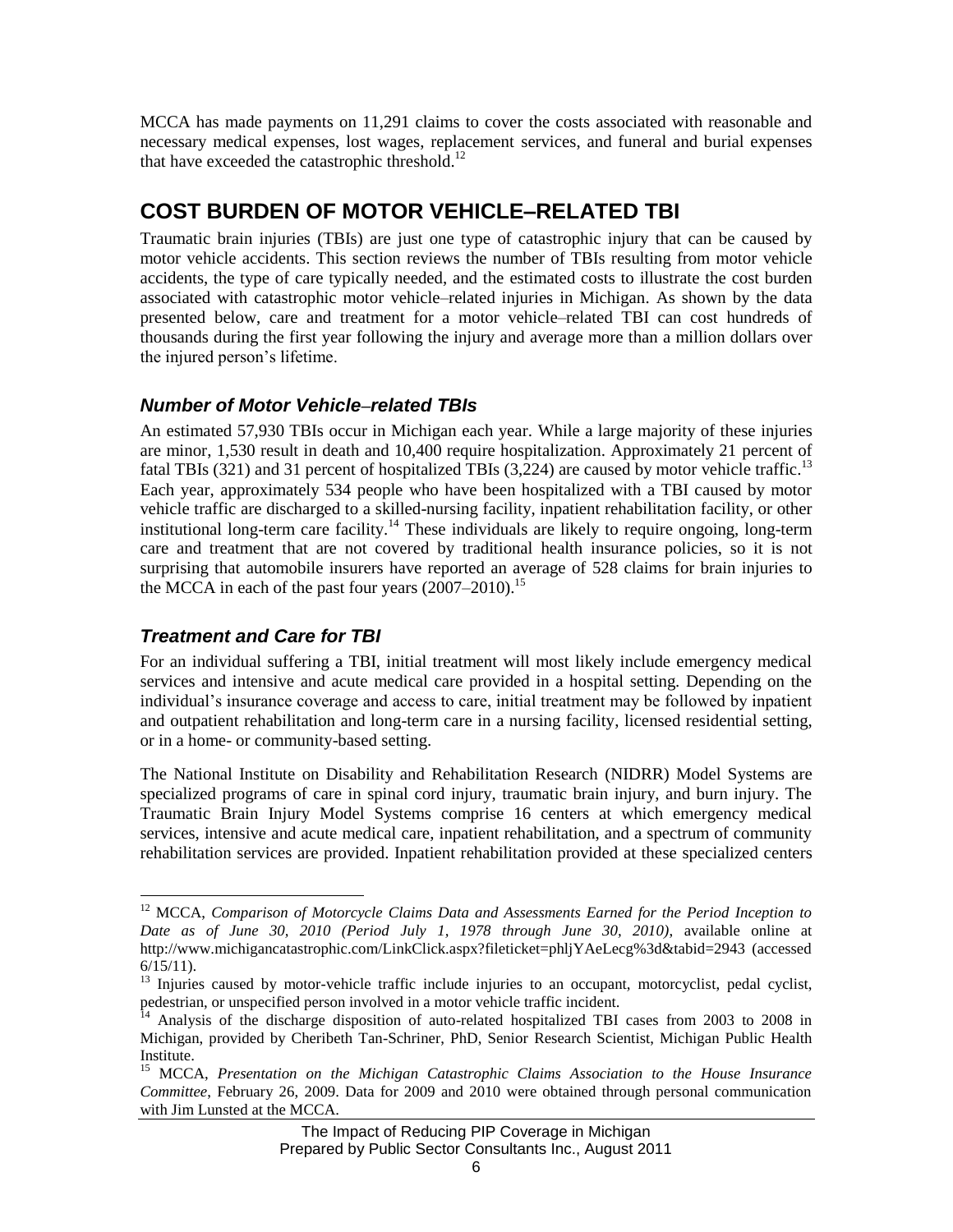includes nursing care, occupational therapy, physiatry, physical therapy, psychology and neuropsychology, therapeutic recreation, social services, and speech and language therapy.<sup>1</sup>

Multiple studies have shown the effectiveness of rehabilitation following traumatic brain injury. People once believed to be permanently dependent can be more independent, and some may return to productive employment. Early rehabilitation intervention of sufficient duration provides significant benefits in the rate of recovery, ongoing care requirements, and reduction of lifetime costs. Studies also have shown that rehabilitation provided more than two years after injury is effective in reducing disability, reducing care and supervision needs, and achieving lifetime cost savings.<sup>17, 18</sup>

#### *Cost of Care for TBI*

The NIDRR Model Systems conduct research and disseminate findings in the areas of medical rehabilitation, service delivery, short- and long-term interventions, and systems research. Data on the average length of stay and charges for acute care and inpatient rehabilitation provided in the TBI Model Systems centers for TBIs caused by motor vehicles (other than motorcycles) are available from a study commissioned by the National Highway Traffic Safety Administration (NHTSA).<sup>19</sup> The patients included in the study are only those whose injuries were severe enough to require inpatient rehabilitation following acute care. These patients had an average length of stay of 22.3 days in an acute care setting, with average charges of about \$5,570 per day. The average length of stay in inpatient rehabilitation was 30.4 days with average charges of about \$1,470 per day. Thus, for the average patient whose injuries required both acute care and inpatient rehabilitation, the initial cost for this care was about \$168,899. The study authors noted that variation in length of stay and costs was very high due to the nature of TBI.<sup>20</sup> In another study of 60 participants in the TBI Model Systems with injuries ranging from mild to severe, Craig Hospital found that charges and bills for services and care, equipment, and supplies *received* following acute care and inpatient rehabilitation averaged \$40,000 in the first year after initial inpatient rehabilitation.<sup>21</sup> This brings the estimated average full first-year cost of care for a

 $\overline{\phantom{a}}$ 

<sup>16</sup> National Highway Traffic Safety Administration, *Rehabilitation Costs and Long-Term Consequences of Motor Vehicle Injuries* (Washington, D.C.: National Highway Traffic Safety Administration, March 2006), available online at http://www.nhtsa.gov/people/injury/research/RehabCosts/images/Final%20Report Lo.pdf (accessed 6/15/11).

<sup>17</sup> M. Ashley, G. O'Shanick, and L. Kreber, *Early vs. Late Treatment of Traumatic Brain Injury* (Vienna, Va.: Brain Injury Association of America, August 2009), available online at http://www.biausa.org/Default. aspx?SiteSearchID=1192&ID=/search-results.htm (accessed 6/15/11).

<sup>18</sup> Mark J. Ashley, Treatment Parameters and Evidence-Based Medical Guidelines, *Brain Injury Source* 7, No.1 (February 2010).

 $19$  Ibid.

 $20$  The standard deviation for the average charges per day for acute care was \$2,887.81. Assuming a normal distribution, charges per day for acute care for two-thirds of patients could range from \$2,681.73 to \$8,457.35.

<sup>21</sup> Craig Hospital, *Brain Injury Health Resources: Costs, service use, and who pays for what during the first year after TBI rehabilitation*, n.d., available online at http://www.craighospital.org/tbi/doc\_costs.asp (accessed 6/15/11).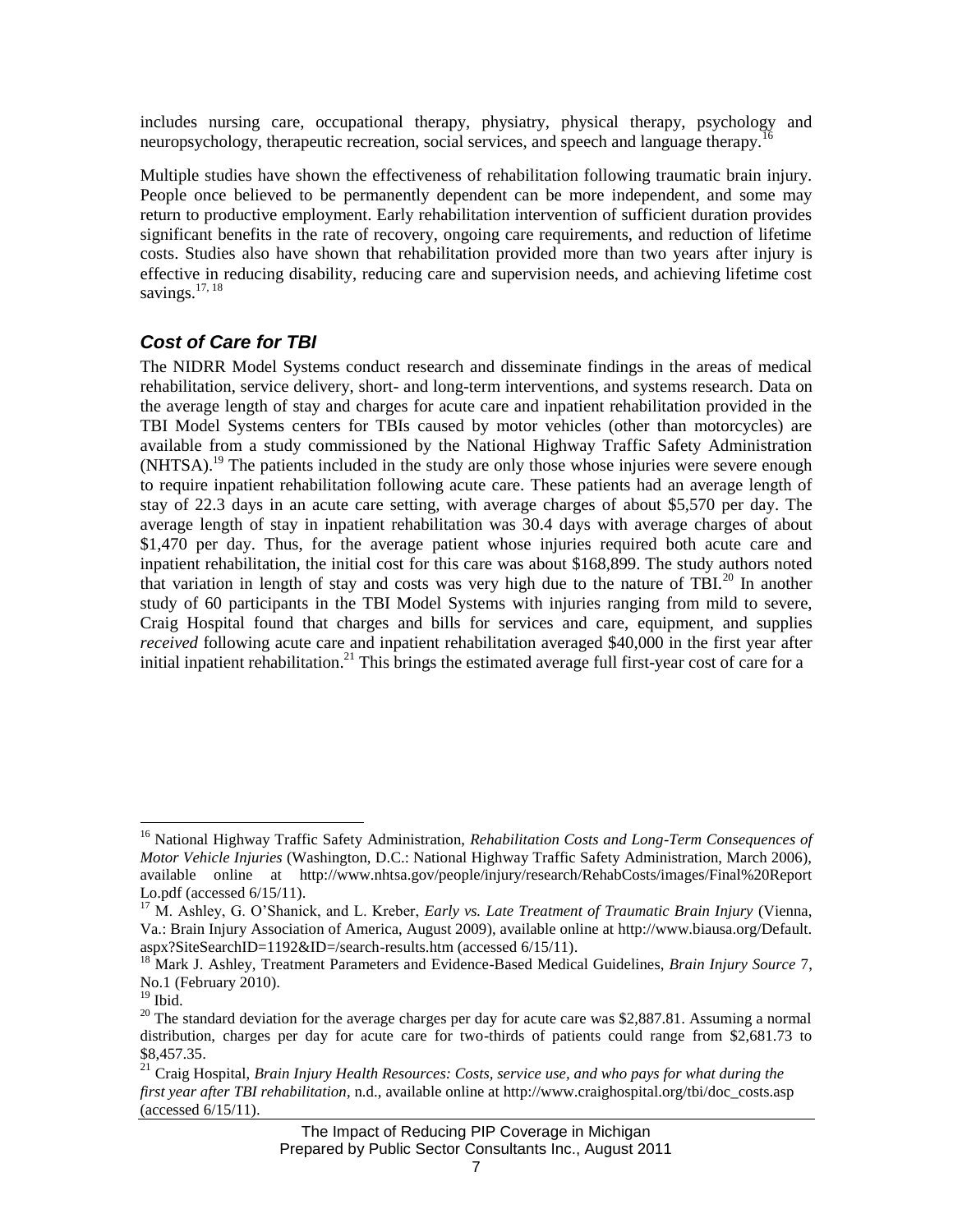TBI to about \$208,899. In an additional study by the NHTSA, the average direct medical cost for treating a TBI beyond the first year is estimated to be \$26,871 per person per year.<sup>22</sup>

The life expectancy for an adult born in Michigan in 2009 is 75.4 for men and 80.1 for women.<sup>23</sup> However, the average lifespan of an individual with a TBI who has received inpatient rehabilitation is reduced by  $\frac{7}{2}$  years.<sup>24</sup> Thus, assuming an age of 25 at injury, remaining life expectancy of 43.4 years for men and 48.1 years for women, and NHSTA average cost estimates, the estimated average lifetime cost for medical care of individuals suffering a motor vehicle– related TBI would be \$1,348,229 for men and \$1,474,523 for women. Assuming an age of 50 at injury, remaining life expectancy of 18.4 years for men and 23.1 years for women, the estimated average lifetime cost for medical care would be \$676,454 for men and \$802,748 for women (see Exhibit 1).

| Estimated Medical Expenses for Persons with a Traumatic Brain Injury |                                 |  |  |  |
|----------------------------------------------------------------------|---------------------------------|--|--|--|
|                                                                      |                                 |  |  |  |
|                                                                      | <b>Estimated Lifetime Costs</b> |  |  |  |

**Each** 

**by Age at Injury** 

**\$676,454 (m)**

**subsequent year 25 years of age 50 years of age**

**\$1,348,229 (m)**

**Average Yearly Expenses**

Acute care \$124,211 — | — —

**First year**

Follow-up care\*  $40,000$  \$26,871

**Type of care**

l

Inpatient rehabilitation 44,688

| <b>EXHIBIT 1</b>                                                     |  |
|----------------------------------------------------------------------|--|
| Estimated Medical Expenses for Persons with a Traumatic Brain Injury |  |

| SOURCE: Prepared by Public Sector Consultants Inc. using estimates from the National Highway Traffic Safety<br>Administration and Craig Hospital. Estimated lifetime costs have not been adjusted for inflation.                                                                                                                                                            |                                                                                                                                                                                                                                                                                                                                                                                      |
|-----------------------------------------------------------------------------------------------------------------------------------------------------------------------------------------------------------------------------------------------------------------------------------------------------------------------------------------------------------------------------|--------------------------------------------------------------------------------------------------------------------------------------------------------------------------------------------------------------------------------------------------------------------------------------------------------------------------------------------------------------------------------------|
| cost of care "received" during the first year after inpatient rehabilitation. The Craig Hospital study authors note "with<br>changing rules and policies of insurance companies, patients don't always get all of the services they may need,<br>the estimates include other impacts of disabling injury, such as loss of income and reduced quality of life, both of which | *NOTE: m = male; f = female. The expense estimates provided above for follow-up care of individuals with TBI include the<br>especially once they have been discharged from the rehabilitation hospital." The estimates for care beyond the first year<br>are for "direct medical cost" and do not appear to include the costs of supervision in a long-term care setting. Neither do |
|                                                                                                                                                                                                                                                                                                                                                                             |                                                                                                                                                                                                                                                                                                                                                                                      |

These estimates for the lifetime cost for medical care of individuals with a TBI are consistent with data from the Michigan Catastrophic Claims Association. Nearly half of all claims made to the MCCA are for traumatic brain injuries. From its inception in 1978 to June 30, 2010, the MCCA had reimbursed 11,291 initial claims for a total of \$8,027,586,000. This is an average of \$710,972 per person. With the addition of the \$250,000 to \$450,000 covered by the automobile insurance company before the claim reached the MCCA, the total average claim paid to date

<sup>22</sup> National Highway Traffic Safety Administration, *Estimated Minimum Savings to a State's Medicaid Budget by Implementing a Primary Seat Belt Law: Arkansas, Colorado, Florida, and Missouri* (Washington, D.C.: National Highway Traffic Safety Administration, March 2007), available online at http://ntl.bts.gov/lib/26000/26700/26721/TT323\_Est\_Min\_Savings\_Medicaid\_Cost\_AK\_CO\_FL\_MO.pdf (accessed 6/15/11).

<sup>23</sup> Michigan Department of Community Health, *Life Expectancy at Birth by Sex, Michigan and United States Residents, 1901–2009*, available online at http://www.mdch.state.mi.us/pha/osr/deaths/lifeUSMI.asp (accessed 6/15/11).

 $^{24}$  Cynthia Harrison-Felix, Gale Whiteneck, Michael DeVivo, Flora M. Hammond, and Amitabh Jha, Mortality following rehabilitation in the Traumatic Brain Injury Model Systems of Care, *NeuroRehabilitation* 19 (2004): 45–54.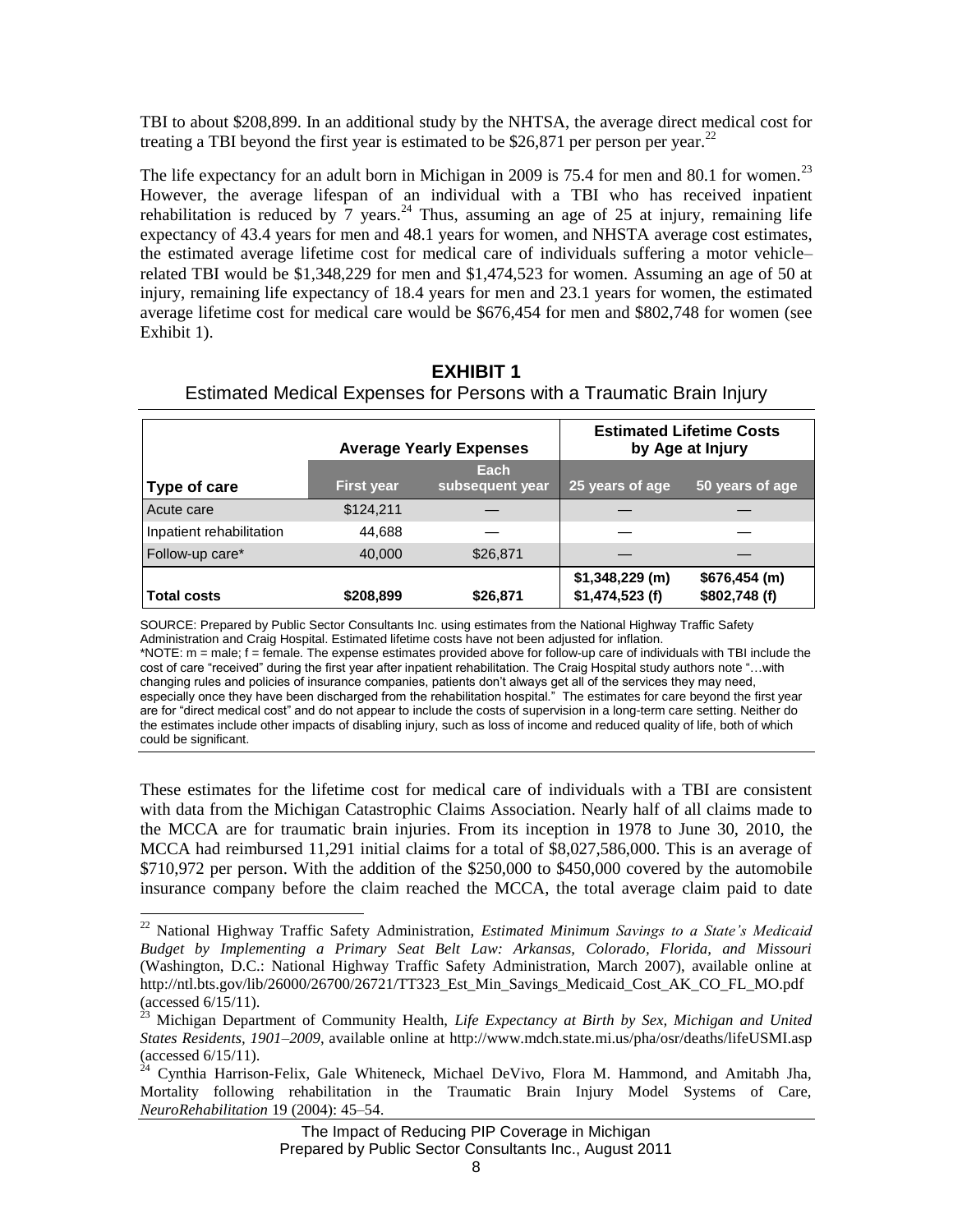ranges from \$960,972 to \$1,160,972, and that cost is on top of expenses covered by other payers, such as the individual's health insurance, Social Security, or worker's compensation. Since some of the claims included in this analysis are still open to cover expenses of ongoing care, the average MCCA reimbursement for lifetime care ultimately could be even higher.

### **WHO PAYS FOR MOTOR VEHICLE–RELATED INJURIES?**

No one can predict if or when he or she will be in a tragic car accident of catastrophic proportions. The purpose of any insurance—whether home, health, life, or automobile—is to protect the insured against such uncertainties and the associated risk of economic losses. In the case of Michigan's personal protection insurance requirement, the costs for protection against losses due to a motor vehicle–related injury are borne directly by the population at risk—those who own and operate automobiles—in the form of premiums for first-party insurance.

#### *Rate Comparisons and Proportion of Drivers with Insurance*

A recent report by the Rand Corporation<sup>25</sup> has suggested that the current requirement for personal protection insurance in Michigan has resulted in higher automobile insurance premiums in Michigan and a higher proportion of drivers without auto insurance. National data on insurance expenditures suggest that other factors, such as rates for collision coverage, contribute to higher premiums and failure to purchase the required coverage.

The Insurance Information Institute provides average automobile insurance expenditures for all 50 states and Washington, D.C. The averages comprise expenditures on liability premiums (including PIP in Michigan), <sup>26</sup> and premiums for comprehensive and collision coverage, which are generally optional coverage. Michigan's total average expenditure on auto insurance in 2008 was \$907.<sup>27</sup> This is 15 percent higher than the national average of \$789. The main contributor to this difference, however, appears to be expenditures for collision coverage, not liability. According to the Insurance Information Institute, Michigan's average expenditure for collision coverage is \$387, which is \$89, or 30 percent, higher than the national average. The average expenditure for liability coverage in Michigan of \$494 is only \$23, or 5 percent, higher than the national average<sup>28</sup> (see Exhibit 2).

|                   | Liability | <b>Collision</b> | <b>Comprehensive</b> | Average<br><b>Expenditure</b> |
|-------------------|-----------|------------------|----------------------|-------------------------------|
| Michigan          | \$494     | \$387            | \$152                | \$907                         |
| National average  | \$471     | \$298            | \$134                | \$789                         |
| <b>Difference</b> | \$23(5%)  | \$89 (30%)       | \$18 (13%)           | \$118 (15%)                   |

| <b>EXHIBIT 2</b>                                 |
|--------------------------------------------------|
| Average Annual Automobile Insurance Expenditures |

l <sup>25</sup> RAND Institute for Civil Justice, *Reducing Michigan Auto Insurance Rates*, Research Brief, 2010, available online at http://www.rand.org/pubs/research\_briefs/RB9513/index1.html (accessed 6/15/11).

<sup>&</sup>lt;sup>26</sup> PIP is not truly liability insurance, but rather first-party insurance to indemnify the insured party for losses suffered by the insured.

<sup>27</sup> Insurance Information Institute, *Auto Insurance, Average Expenditures for Auto Insurance by State, 1999–2008*, available online at http://www.iii.org/media/facts/statsbyissue/auto/ (accessed 6/15/11).  $^{\rm 28}$  Ibid.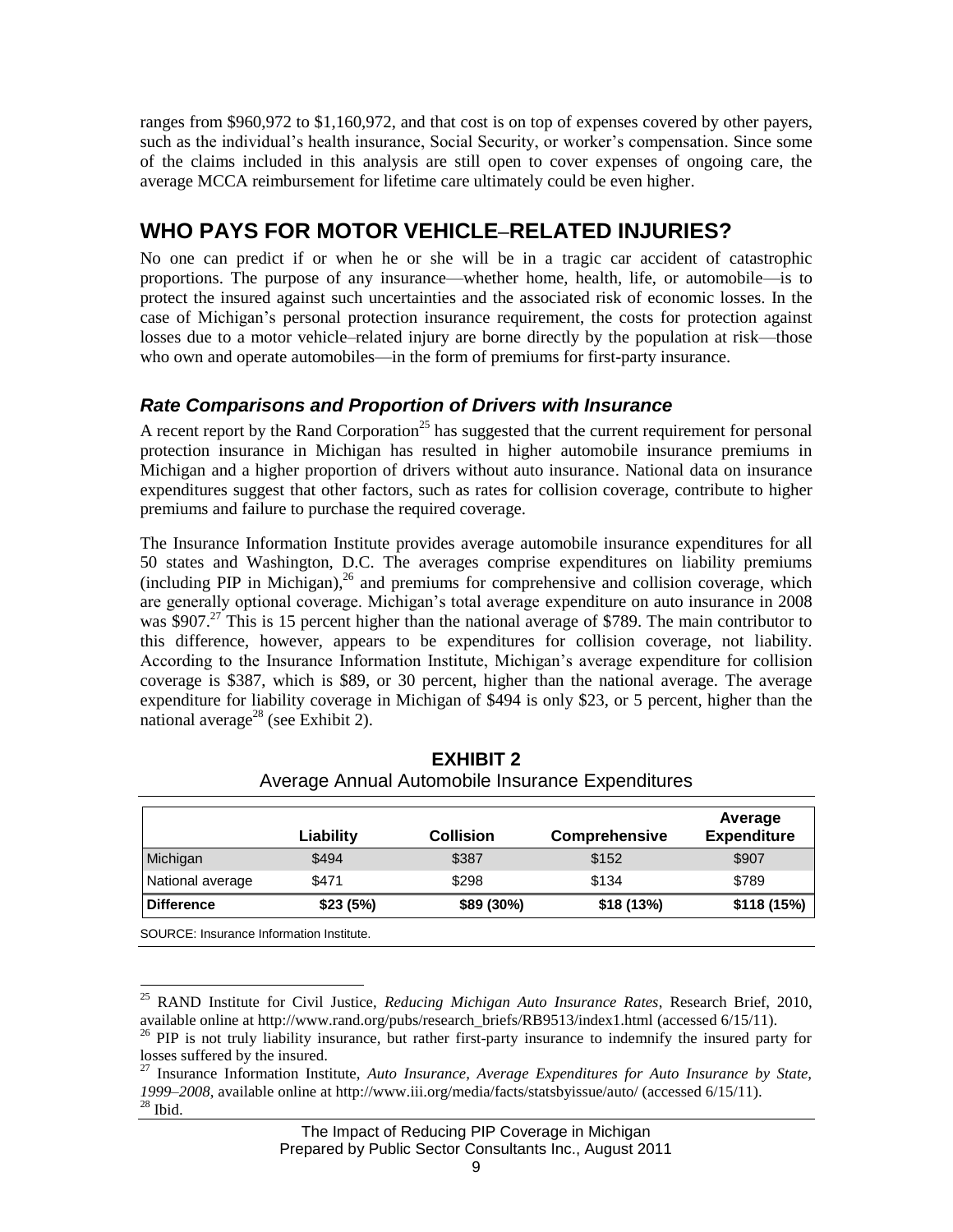In 2009, about 20 percent of Michigan drivers did not carry automobile insurance, compared with about 14 percent nationally.<sup>29</sup> There does not appear to be a direct relationship between premiums and the proportion of automobile owners who carry insurance. New Mexico and Mississippi each have more than 25 percent uninsured drivers even though the average total expenditure for auto insurance in each of these states (\$728 and \$654, respectively, in 2008) is lower than Michigan's. Conversely, New York has a much lower rate of uninsured drivers (5.4 percent), while the average total expenditure for auto insurance (\$1,044 in 2008) is higher than in Michigan.

#### *Value of Coverage*

Comparisons of auto insurance rates across states are deceptive unless differences in insurance products and pricing structure are considered, along with the value provided to the individual and society. For example, in the Insurance Information Institute report cited above, average insurance expenditures for "liability" coverage include true liability insurance expenditures in some states and first-party personal protection insurance expenditures in other states. These two types of insurance products are very different. As first-party insurance, PIP required in Michigan indemnifies the insured party for losses suffered by the insured, whereas the automobile liability insurance required in many other states indemnifies a third party for losses that the insured's tort caused that third party. This difference in the insurance product affects how premiums are set, how claims are handled, how reimbursement levels are determined.

As noted above, Michigan drivers pay only 5 percent more than the national average for "liability" coverage (including PIP, property protection, and residual liability), but they are entitled to far more benefits than drivers in other states—even drivers in the 11 other states that require no-fault personal protection insurance. Michigan PIP provides lifetime, comprehensive benefits. New York has the next highest minimum requirement for PIP benefits at only \$50,000. New Jersey's minimum coverage requirement for PIP is \$15,000, although the standard offer made by insurers is  $$250,000$ .<sup>30</sup> And even with these lower levels of benefits, the average expenditures for liability coverage in these states are higher than the average expenditure for liability coverage in Michigan (\$687 in New York and \$721 in New Jersey).<sup>31</sup>

#### *Potential for Cost Shifting*

 $\overline{a}$ 

Personal protection insurance is one piece of a very complex automobile insurance system involving interactions among multiple payers, providers, and beneficiaries. Because PIP provides benefits for health care and treatment, it intersects with the much larger health care delivery and insurance system with its own intricacies. As described earlier in this report, PIP benefits are often coordinated as the secondary source of payment after traditional health insurance, but they are primary to Medicaid and Medicare. Automobile insurers are permitted to consider coordination of benefits in rate classifications, so premiums for PIP may be affected by the type and level of coverage an individual has through traditional, private health insurance or public programs.

With the implementation of health care reform and the Patient Protection and Affordable Care Act at the national level, the health care delivery and insurance system is undergoing monumental

<sup>29</sup> Insurance Information Institute, *Compulsory Auto/Uninsured Motorists*, Estimated Percentage of Uninsured Motorists by State, 2009, available online at http://www.iii.org/issues\_updates/compulsoryauto/uninsured-motorists.html, last updated June 2011 (accessed 6/15/11).

<sup>&</sup>lt;sup>30</sup> Personal communication with Barbara Geiger-Parker, President and CEO of the Brain Injury Association of New Jersey, December 10, 2010.

<sup>31</sup> Insurance Information Institute, *Auto Insurance*.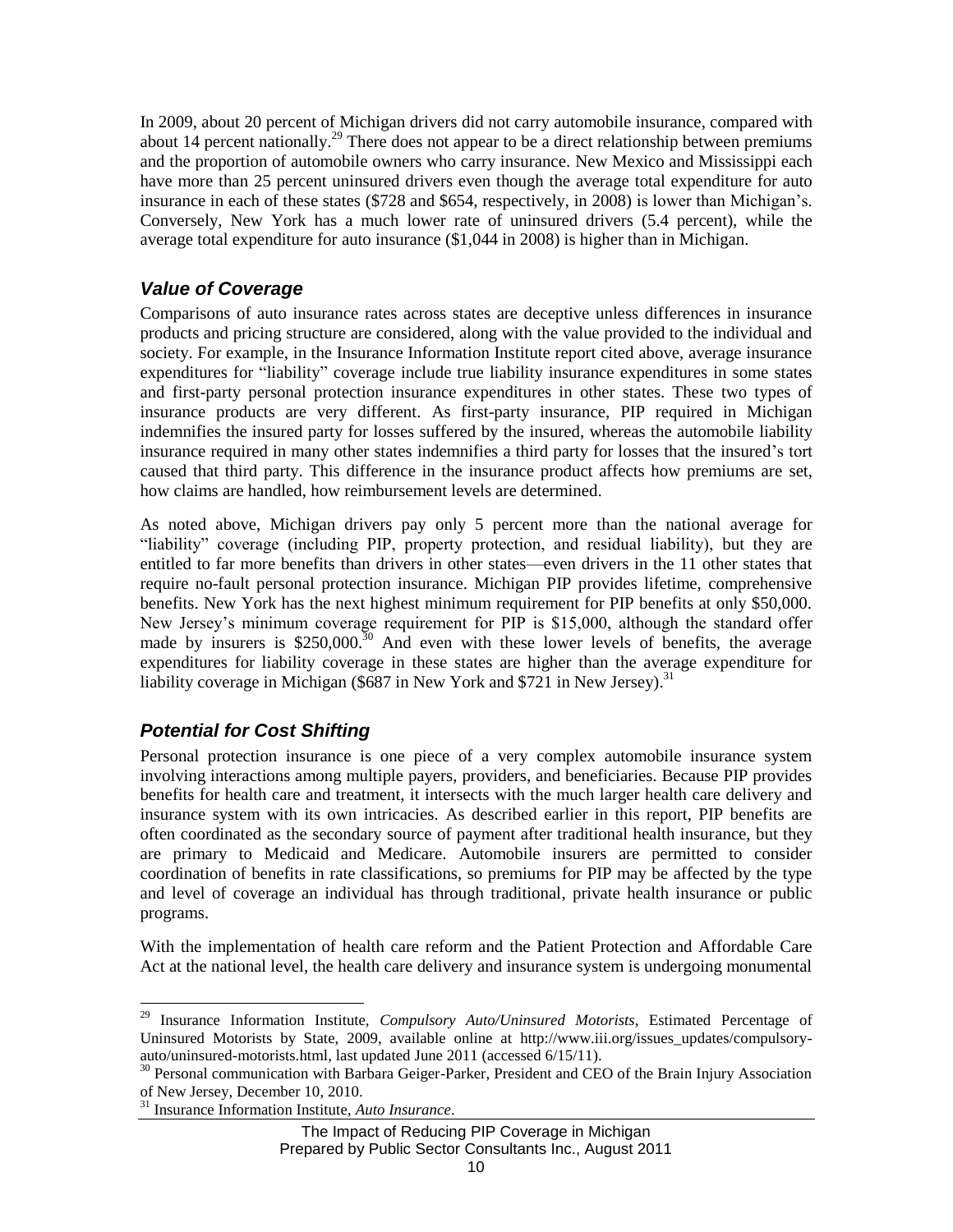change. The full impact on the proportion of the population with health care coverage and the benefits covered through private insurance or public plans is still unknown. Reductions in the number of people who lack health insurance as well as expansion in Medicaid enrollment are expected, but it is impossible to make an accurate prediction of the effect these changes might have on future rate classifications by automobile insurers and premiums for personal protection insurance.

Policy decisions regarding PIP—only one piece of the puzzle—can not be made with any confidence at this time given the complexities of the automobile and health insurance systems and the uncertainties of health care reform. The questions that must be considered are whether an expectation of a reduction in premiums warrants losing the certainty of first-party coverage for catastrophic injuries, and what might be the ramifications (e.g., potential for cost shifting) if firstparty coverage through PIP is reduced.

While it is not possible to project the exact dollar amount that would be shifted to other payers if PIP coverage requirements were reduced, as noted earlier in this report, one out of 17 claims exceeds \$50,000 and one out of 200 exceeds  $$400,000$ <sup>32</sup> Without adequate personal protection insurance to cover the costs incurred, these costs will be shifted to other payers—including the victims and their families, publicly-funded programs (including Medicaid, Medicare, and Social Security disability), and health care providers in the form of uncompensated care.

#### *Individual Burden*

It is generally accepted that people do not always act in their best interest, particularly when it comes to making decisions about risk assessment and protection. A study released by the Insurance Research Council shows that following repeal of Colorado's no-fault legislation, more than half of the policyholders who chose to voluntarily purchase personal protection insurance purchased coverage of  $$5,000$  or less<sup>33</sup>—which would not even cover the average cost of one day in a hospital. If the level of required PIP coverage is reduced in Michigan, it is likely that many people will elect to purchase the minimum level of coverage required, leaving them without protection against the risk of catastrophic economic loss.

Individuals who have private health insurance may be able to recoup some of the costs for initial acute care and intensive treatment for a motor vehicle–related injury through their health insurance. For those with traumatic brain injuries or other catastrophic injuries, however, the benefits provided through private health insurance plans often fall far short of covering the costs of all of the care that is needed for effective treatment, rehabilitation, and supported living services over the individual's lifetime.

Reports of dramatic recoveries following traumatic brain injuries—the return to broadcast journalism by Bob Woodruff and, most recently, the gains made by Rep. Gabrielle Giffords reflect the outcomes possible today when timely, acute neurotrauma care and medical rehabilitation are provided.<sup>34, 35</sup> However, despite the scientific evidence that supports early, intensive rehabilitation and the recognition that the window of opportunity for recovery can extend for years, there has been a trend to reduce the length of stay covered by health insurance

l <sup>32</sup> Miller, *Private Passenger Automobile Analysis of No-Fault Legislative Reforms in Michigan*.

<sup>33</sup> Insurance Research Council, *Impact of Colorado No-Fault Insurance Repeal Documented in New IRC Report*, March 7, 2008, available online at http://www.ircweb.org/news/20080307.pdf (accessed 6/15/11).

<sup>34</sup> Ashley et al., *Early vs. Late Treatment of Traumatic Brain Injury.*

<sup>35</sup> JoNel Aleccia, *Giffords' rehab fully covered, but not so for other victims of brain injury*, February 8, 2011, available online at http://www.msnbc.msn.com/id/41315890/ns/health-health\_care/t/giffords-rehabfully-covered-not-so-other-victims-brain-injury/ (accessed 6/15/11)./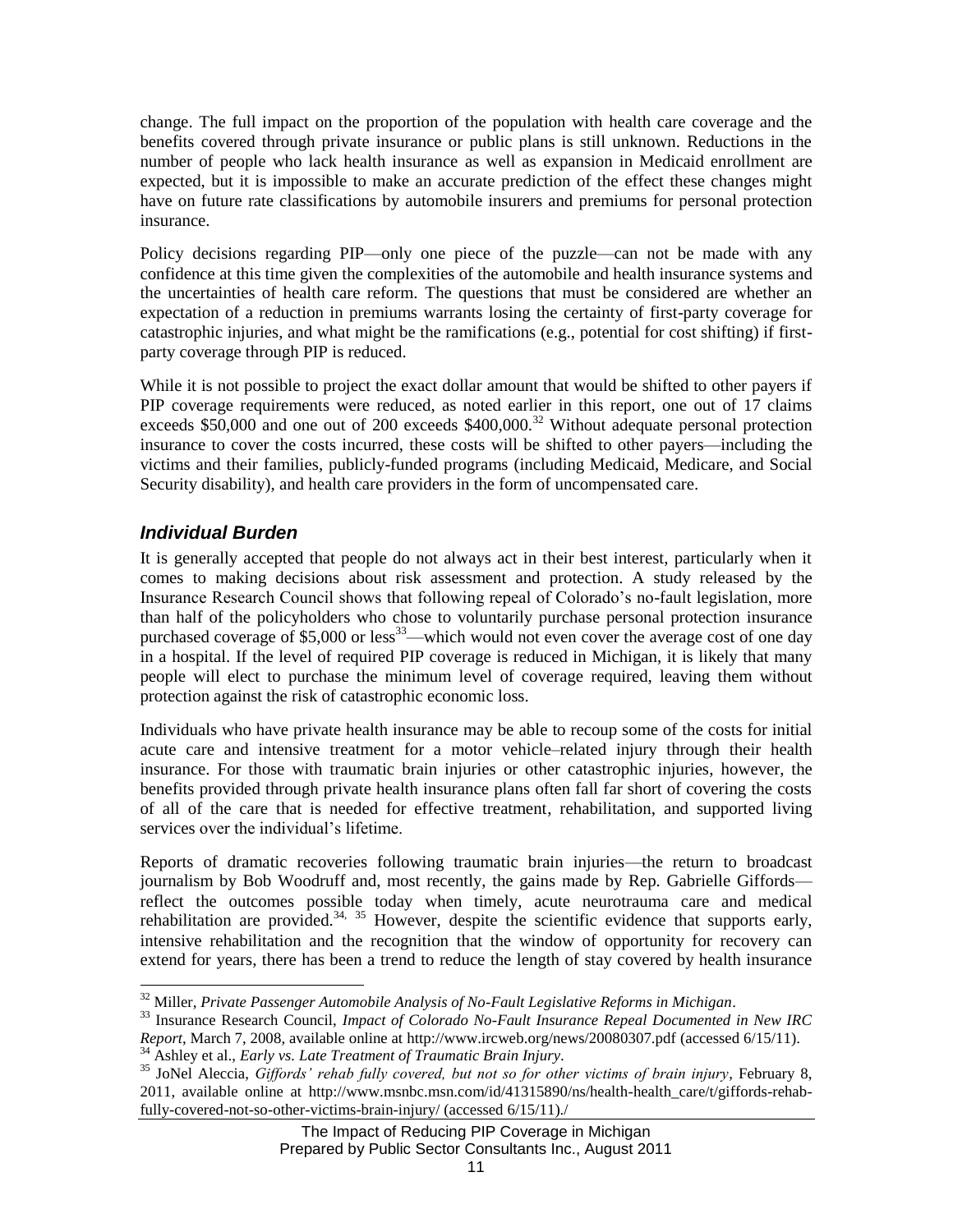benefits. In 1990, for TBIs, the average length of stay was 29 days in an acute hospital and 48 days at a rehabilitation hospital. By 1995, length of stay in an acute hospital was reduced to 20 days and length of stay in a rehabilitation hospital had dropped to 29 days.<sup>36</sup> Many health insurance policies also limit the number of visits for outpatient rehabilitation.

Health insurance policies also limit the number of days covered in a skilled nursing facility (e.g., 120 days per member per year) and limit the number of home health care visits. Supported living services are typically not covered at all by traditional health insurance. It is not surprising that the MCCA projects that approximately 69 percent of its future costs will go toward residential care or attendant care provided by either an agency or the injured person's family.<sup>37</sup> These costs are unlikely to be covered by private health insurance.

The Brain Injury Association of America sums up the impact of a TBI on individuals and families that do not have adequate insurance:

When treatment is delayed or denied altogether, individuals with brain injury cannot *return to work or school. Often, they lose their jobs, their insurance, and their homes. The burden of care falls to families until they become destitute and then shifts to welfare systems.<sup>38</sup>*

#### *Impact on Michigan Medicaid Budget*

Until health care reform is fully implemented, the type of benefits and level of coverage that will be available through private health plans and Medicaid are uncertain. The number of people who will be covered by private insurance and Medicaid is also unknown. The proportion of Medicaid costs that will be the responsibility of the state versus the federal government in future years is yet another unknown, along with uncertainties concerning Medicare funding and Social Security. Compounding these uncertainties regarding the various possible payment sources with the range of severity of motor vehicle–related injuries makes it impossible to accurately estimate the future cost burden for the Michigan Medicaid program if changes are made in the current requirement for personal protection insurance. The following scenario and data on the costs of care and treatment illustrate the potential for a serious impact on the Medicaid budget.

If the level of PIP coverage required is reduced, an individual who has private health insurance and suffers a catastrophic injury in a motor vehicle–related accident will begin by obtaining benefits through his or her health insurance for initial acute care and some rehabilitation services, as they do now under the current PIP system. The injured individual would file a claim for PIP benefits through his or her automobile insurance as the secondary payer for additional medical care expenses. Once PIP benefits are exhausted, the individual and his or her family will need to draw upon their personal resources to cover additional expenses for necessary treatment, rehabilitation, and care.

Under this scenario, after exhausting their resources, most, if not all, people suffering a catastrophic motor vehicle–injury will ultimately become eligible for Medicaid, Medicare, or Social Security disability. In Michigan, the Medicaid program benefits currently include acute care, inpatient rehabilitation, outpatient rehabilitation, and long-term care in a nursing home or

 $\overline{a}$ 

<sup>36</sup> Ashley et al., *Early vs. Late Treatment of Traumatic Brain Injury.*

<sup>37</sup> MCCA, *MCCA Expected Future Costs by Reserve Component, Discounted Reserves as of 06/30/2010*, October 11, 2010, available online at http://www.michigancatastrophic.com/LinkClick.aspx?fileticket= FzZwt0ugEjk%3d&tabid=2943 (accessed 6/15/11).

<sup>&</sup>lt;sup>38</sup> Mark J. Ashley and Larry Cervelli, Eds., Maximizing Rehabilitation Outcomes and Cost Efficiency Following Acquired Brain Injury, *Brain Injury Source* 7, No. 1 (February 2010).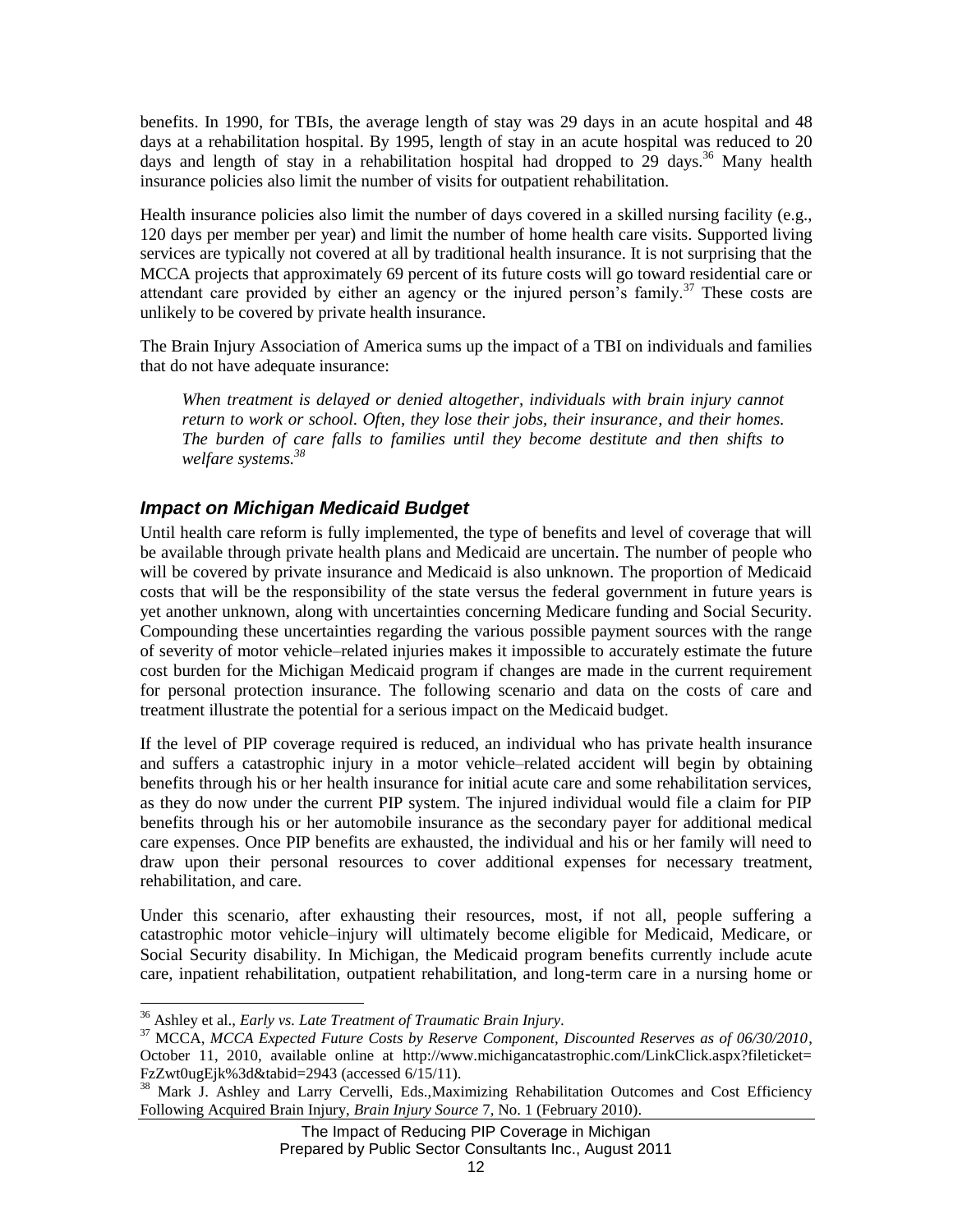home-based setting. Medicaid inpatient rehabilitation and outpatient rehabilitation benefits are limited (36 times over 90 days in the outpatient setting without prior authorization; 24 visits within 60 days for home health therapy without prior authorization). Medicaid does not typically provide intensive rehabilitation of extended duration. Medicaid long-term care (supportive living services) is provided without limitation.

Assuming that an injured individual has managed to cover the first year of expenses for treatment and care of a motor vehicle–related TBI through a combination of private health insurance, PIP, and personal resources before enrolling in Medicaid, the Medicaid program would still end up paying for the cost of ongoing long-term care over the individual's lifetime. In the Medicaid program during 2009, the cost of care in a nursing facility averaged \$167 per day or \$60,955 per year.<sup>39</sup> Over 500 people who suffer a TBI in a motor vehicle–related accident each year are discharged to a skilled-nursing facility, inpatient rehabilitation facility, or other institutional longterm care facility. Thus, if the requirement for PIP coverage is reduced, the impact on the Medicaid budget could quickly top \$30 million during the first year following the change in PIP coverage. Since each year another 500 people who suffer a motor vehicle–related TBI require long-term care, and the cost of care for people injured in the first year continues, the Medicaid budget could see an increase of an additional \$30 million each subsequent year. This additive effect could continue until the number of people entering the program is offset by the number of people who no longer receive services as a result of their recovery, relocation to another state, or death—or changes in Medicaid covered services.

If the requirement for PIP coverage is reduced, the total cost impact on the Medicaid budget could be even higher since this scenario only includes the costs of long-term care associated with a TBI. Expenses for all injuries resulting in uncovered medical treatment and long-term care would be shifted, not just the costs for catastrophic injuries such as TBI used in this scenario.

#### *Uncompensated Care*

 $\overline{a}$ 

Some states have made changes in their no-fault systems and reduced or eliminated requirements for personal protection insurance. In Colorado, data has been gathered to analyze the impact since the state switched from a no-fault to a tort system in 2003. Findings from the Colorado study show the potential for costs to be shifted to health care providers in the form of uncompensated care if the requirement for personal protection insurance is reduced.

- Private insurance, including automobile insurance, covered three-fourths of auto-related injuries in Colorado in 2002 and only half in 2006.
- In Colorado, auto-related injury patients made up 2.9 percent of all patients coded as self-pay and charity care in 2002 and 3.4 percent in 2006. There were 802 self-pay and charity care auto-related injury inpatients in 2002, compared to 1,312 in 2006—an increase of about 64 percent.
- Non-reimbursed charges represented 18 percent of motor vehicle accident–related emergency transport charges in 2002 and rose to 37 percent in 2006.
- $\blacksquare$  The reimbursement rate for inpatient care for auto-related injuries was 60 percent of charges in 2002 and only 36 percent of charges in 2006. $40$

<sup>&</sup>lt;sup>39</sup> Personal communication with Michael Daeschlein, State Administrative Manager, Michigan Department of Community Health, Home and Community-Based Services Section, January 18, 2011.

<sup>40</sup> BBC Research and Consulting, *Auto Insurance/Trauma System Study, State of Colorado*, prepared for the Office of the Governor of Colorado (Denver, Colo.: BBC Research and Consulting, February 2008), available online at http://www.coloradochiropractic.org/headlines/files/AutoInsStudy2\_08.pdf (accessed  $6/15/11$ ).